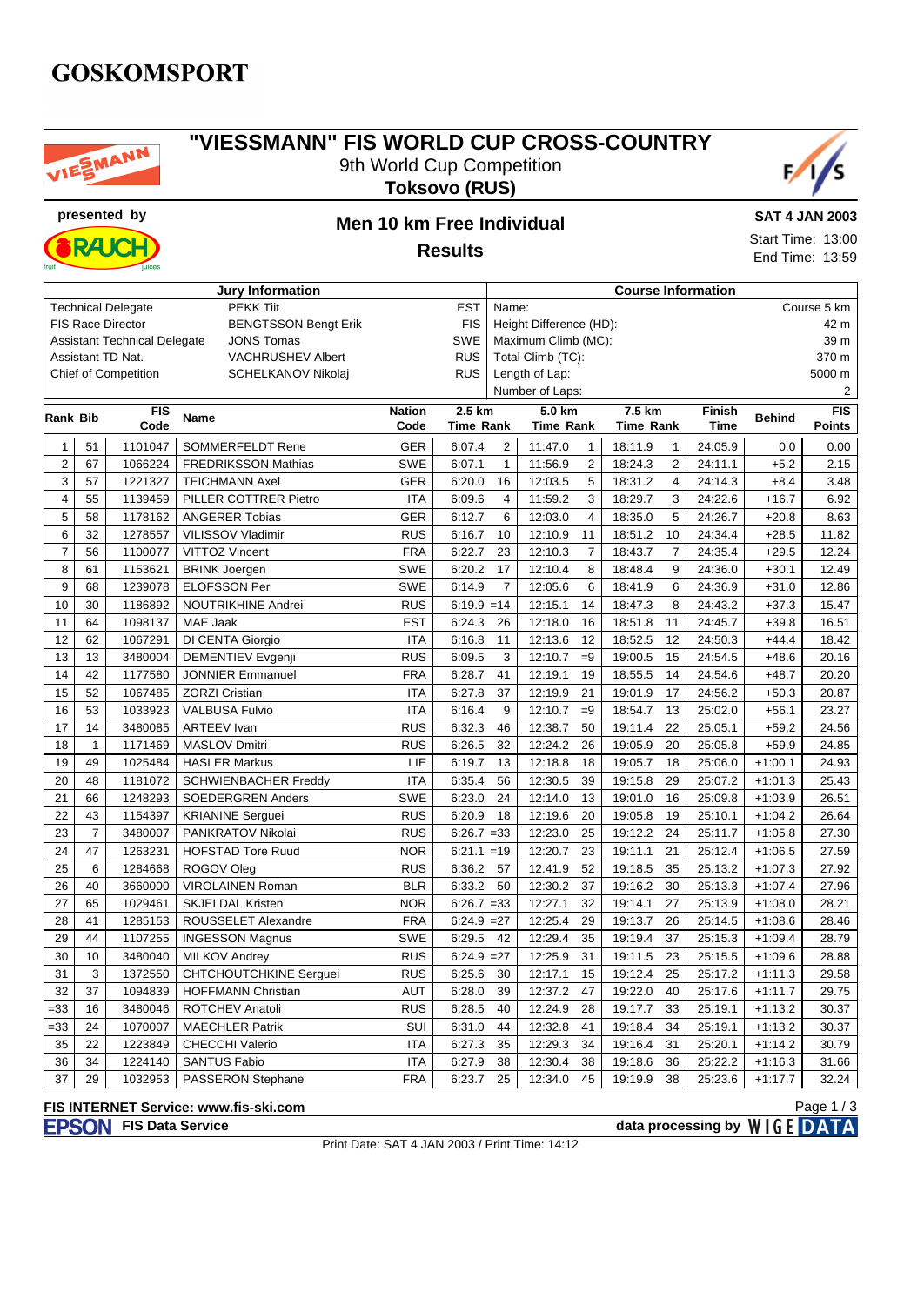## **GOSKOMSPORT**



### **"VIESSMANN" FIS WORLD CUP CROSS-COUNTRY** 9th World Cup Competition







# **Results**

#### **SAT 4 JAN 2003**

Start Time: 13:00 End Time: 13:59

|          |                | <b>FIS</b> |                            | <b>Nation</b> | 2.5 km           | 5.0 km           | 7.5 km           | <b>Finish</b> |               | FIS           |
|----------|----------------|------------|----------------------------|---------------|------------------|------------------|------------------|---------------|---------------|---------------|
| Rank Bib |                | Code       | Name                       | Code          | <b>Time Rank</b> | <b>Time Rank</b> | <b>Time Rank</b> | <b>Time</b>   | <b>Behind</b> | <b>Points</b> |
| 38       | 60             | 1374975    | <b>ROTCHEV Vassili</b>     | <b>RUS</b>    | 6:16.3<br>8      | 12:20.3<br>22    | 19:15.0<br>28    | 25:25.4       | $+1:19.5$     | 32.98         |
| 39       | 12             | 3480023    | <b>KUZNETSOV Alexander</b> | <b>RUS</b>    | $6:21.1 = 19$    | 12:24.5<br>27    | 19:17.6<br>32    | 25:27.9       | $+1:22.0$     | 34.02         |
| 40       | 46             | 1140332    | <b>SOKLIC Matej</b>        | <b>SLO</b>    | 6:26.4<br>31     | 12:28.1<br>33    | 19:21.8<br>39    | 25:29.3       | $+1:23.4$     | 34.60         |
| 41       | 21             | 1262455    | ANDRESEN Jan Egil          | <b>NOR</b>    | $6:19.9 = 14$    | 12:25.8<br>30    | 19:22.3<br>41    | 25:37.2       | $+1:31.3$     | 37.88         |
| 42       | $\overline{2}$ | 3480014    | <b>BULGAKOV Maxim</b>      | <b>RUS</b>    | 6:32.4<br>47     | 12:48.0<br>55    | $19:43.9 = 50$   | 25:37.4       | $+1:31.5$     | 37.96         |
| 43       | 59             | 1008994    | <b>MAJ Fabio</b>           | <b>ITA</b>    | 6:31.7<br>45     | $12:33.8 = 43$   | 19:30.8<br>44    | 25:37.9       | $+1:32.0$     | 38.17         |
| 44       | 9              | 1369446    | <b>KOURITSYN Alexey</b>    | <b>RUS</b>    | 6:21.5<br>21     | $12:33.8 = 43$   | 19:45.8<br>52    | 25:43.2       | $+1:37.3$     | 40.37         |
| 45       | 27             | 1022089    | <b>BOTVINOV Mikhail</b>    | <b>AUT</b>    | 6:36.5<br>58     | 12:43.7<br>53    | 19:37.3<br>48    | 25:46.5       | $+1:40.6$     | 41.74         |
| 46       | 19             | 1286608    | PERRILLAT Christophe       | <b>FRA</b>    | 6:27.5<br>36     | 12:35.1<br>46    | 19:32.4<br>46    | 25:46.7       | $+1:40.8$     | 41.82         |
| 47       | 63             | 1253919    | <b>BOLCHAKOV Nikolaj</b>   | <b>RUS</b>    | 6:21.8<br>22     | 12:18.6<br>17    | 19:23.8<br>42    | 25:46.9       | $+1:41.0$     | 41.91         |
| 48       | 36             | 3480016    | LEGKOV Alexander           | <b>RUS</b>    | 6:11.5<br>5      | 12:22.8<br>24    | 19:28.0<br>43    | 25:47.9       | $+1:42.0$     | 42.32         |
| $=49$    | 15             | 3480018    | <b>NORIN Artem</b>         | <b>RUS</b>    | 6:34.7<br>53     | 12:52.7<br>58    | 19:48.1<br>54    | 25:48.4       | $+1:42.5$     | 42.53         |
| $=49$    | 38             | 1277393    | <b>LEYBYUK Roman</b>       | <b>UKR</b>    | 6:33.1<br>49     | 12:29.9<br>36    | 19:39.1<br>49    | 25:48.4       | $+1:42.5$     | 42.53         |
| 51       | 28             | 1228796    | <b>BJERKELI Haavard</b>    | <b>NOR</b>    | 6:32.9<br>48     | 12:38.2<br>49    | 19:46.0<br>53    | 25:49.0       | $+1:43.1$     | 42.78         |
| 52       | 8              | 1089213    | <b>LEGOTINE Vladimir</b>   | <b>RUS</b>    | $6:35.3 = 54$    | 12:44.4<br>54    | 19:37.0<br>47    | 25:50.1       | $+1:44.2$     | 43.23         |
| 53       | 23             | 1262358    | <b>AASEN Geir Ludvig</b>   | <b>NOR</b>    | 6:37.0<br>59     | 12:52.9<br>59    | 19:49.2<br>55    | 25:50.2       | $+1:44.3$     | 43.28         |
| 54       | 18             | 1371677    | <b>TICHKINE Dmitri</b>     | <b>RUS</b>    | 6:19.6<br>12     | 12:31.5<br>40    | 19:30.9<br>45    | 25:52.8       | $+1:46.9$     | 44.35         |
| 55       | 20             | 1046436    | <b>URAIN Gerhard</b>       | <b>AUT</b>    | 6:43.3<br>63     | 12:54.9<br>62    | 19:53.6<br>58    | 25:55.6       | $+1:49.7$     | 45.52         |
| 56       | 5              | 1371580    | PIROGOV Dmitri             | <b>RUS</b>    | 6:30.8<br>43     | 12:37.4<br>48    | $19:43.9 = 50$   | 25:56.5       | $+1:50.6$     | 45.89         |
| 57       | 45             | 1093869    | <b>KREZELOK Janusz</b>     | POL           | 62<br>6:40.6     | 12:48.9<br>56    | 19:53.3<br>57    | 25:59.6       | $+1:53.7$     | 47.18         |
| 58       | 11             | 3480003    | <b>TRUSOV Alexei</b>       | <b>RUS</b>    | 6:40.1<br>61     | 12:57.3<br>63    | 19:58.0<br>59    | 26:09.3       | $+2:03.4$     | 51.20         |
| 59       | 25             | 1186601    | <b>SCHLYUNDIKOV Andrey</b> | <b>RUS</b>    | 6:34.0<br>52     | 12:51.9<br>57    | 20:01.5<br>60    | 26:09.8       | $+2:03.9$     | 51.41         |
| 60       | 50             | 1291458    | <b>NARUSK Priit</b>        | <b>EST</b>    | 6:25.2<br>29     | 12:33.2<br>42    | 19:50.8<br>56    | 26:18.0       | $+2:12.1$     | 54.81         |
| 61       | $\overline{4}$ | 3480028    | <b>GRISHIN Serguey</b>     | <b>RUS</b>    | 6:33.8<br>51     | $12:54.7 = 60$   | 20:14.3<br>64    | 26:26.1       | $+2:20.2$     | 58.17         |
| 62       | 26             | 1148868    | <b>BJONVIKEN Tore</b>      | <b>NOR</b>    | $6:35.3 = 54$    | 12:38.8<br>51    | 20:10.6<br>61    | 26:36.5       | $+2:30.6$     | 62.49         |
| 63       | 35             | 1310470    | <b>KRECZMER Maciej</b>     | POL           | 6:44.7<br>64     | 12:57.8<br>64    | 20:12.9<br>63    | 26:37.3       | $+2:31.4$     | 62.82         |
| 64       | 33             | 1141690    | <b>BUNDI Gion Andrea</b>   | SUI           | 6:48.0<br>65     | 12:59.5<br>65    | 20:11.5<br>62    | 26:39.2       | $+2:33.3$     | 63.61         |
| 65       | 39             | 1149353    | <b>BJERVIG Espen</b>       | <b>NOR</b>    | 6:39.6<br>60     | $12:54.7 = 60$   | 65<br>20:17.4    | 26:44.7       | $+2:38.8$     | 65.89         |
|          |                |            |                            |               |                  |                  |                  |               |               |               |
|          | Did not finish |            |                            |               |                  |                  |                  |               |               |               |
|          | 31             |            | 1088146 ANTAL Zsolt        | <b>RUM</b>    | 6:52.3 66        |                  |                  |               |               |               |

| Did not start |         |                       |            |  |  |  |  |  |
|---------------|---------|-----------------------|------------|--|--|--|--|--|
| . –           | 3480047 | <b>BABIKOV</b> Ivan   | <b>RUS</b> |  |  |  |  |  |
| 54            | 09251   | HETL<br>LAND Tor Arne | <b>NOR</b> |  |  |  |  |  |

Page 2 / 3